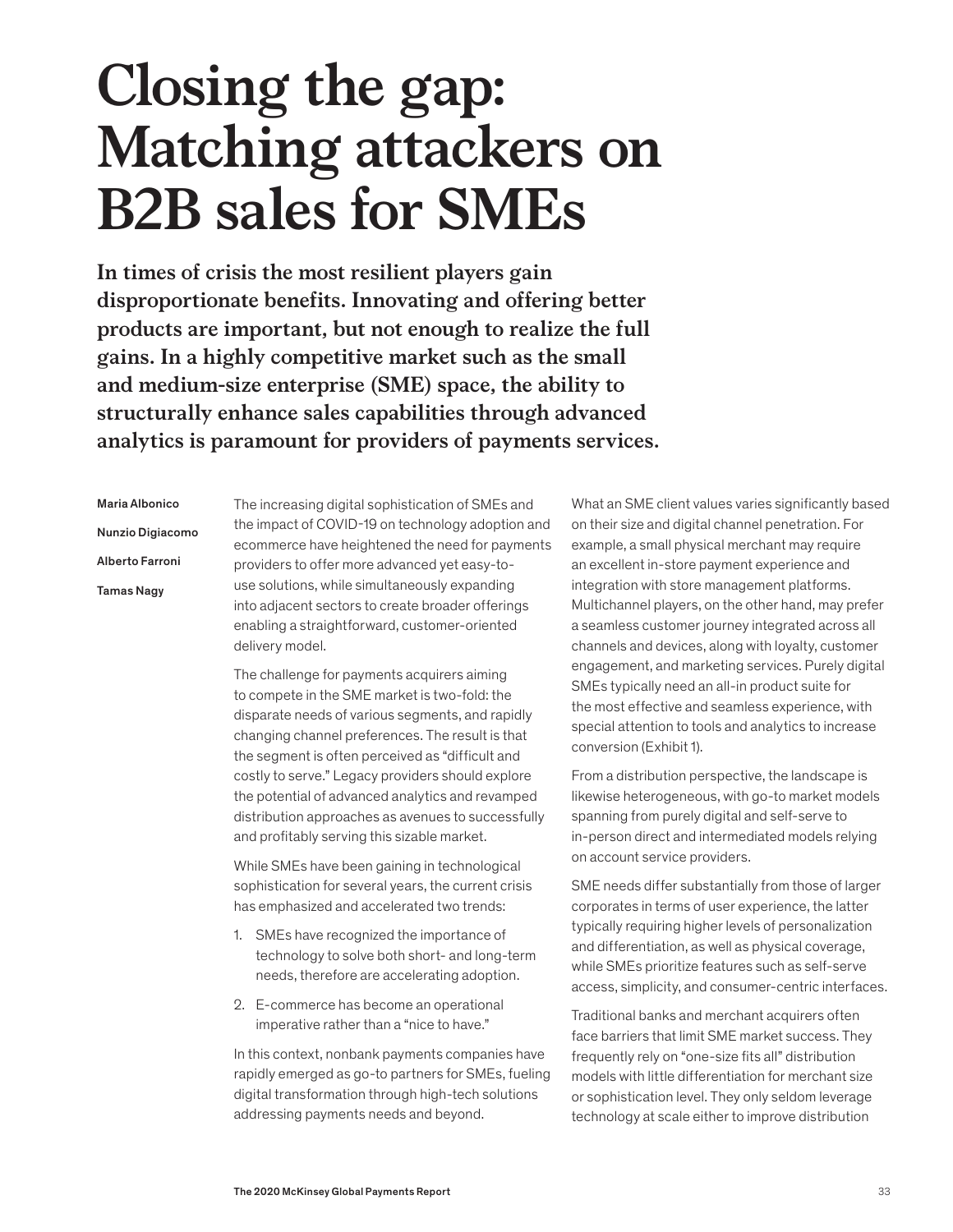#### Exhibit 1

# **SMEs present different needs according to their channel strategy.**

|  | <b>SME distribution model</b> |                                                                                                        | <b>Main needs</b>                                                                                       | <b>Example offerings</b>                                                                                          |
|--|-------------------------------|--------------------------------------------------------------------------------------------------------|---------------------------------------------------------------------------------------------------------|-------------------------------------------------------------------------------------------------------------------|
|  | $\bigoplus$                   | Purely digital<br>Companies with fully<br>digital business model (eg,<br>ecommerce-only players)       | All-in-one suites for<br>payments and customer<br>journeys to deliver<br>seamless digital<br>experience | In-app payments<br>Subscription-based<br>payments<br>Tools and analytics to<br>increase conversion                |
|  |                               | <b>Multichannel</b><br>Companies with both<br>physical and digital<br>channels (eg, wine<br>producers) | Integration of experience<br>across all channels for<br>seamless customer<br>journey                    | Marketplace integration<br>Omni-device payments<br>integration<br>Integrated customer<br>engagement, loyalty, CRM |
|  |                               | Physical<br>Local companies with only<br>a physical presence (eg,<br>corner stores, taxis)             |                                                                                                         | lintegration with ERP<br>and inventory<br>management<br>Working capital<br>financing                              |

Source: McKinsey analysis

channels—instead leaning heavily on outbound phone calls and inbound branch visits—or to use advanced analytics (only a few players have adopted machine-learning models to spot opportunities for cross-selling and for preventing churn). Many traditional players also appear reluctant to leverage partnerships to complete their product offering. On the other hand, attackers like Square, Stripe, or Mollie have rapidly advanced from offering a single innovative service to building integrated ecosystems of differentiated high-tech products powered by partnerships and analytics.

Distinctive and innovative product offerings, integrated across the value chain and designed for an exceptional user experience, have become necessary to compete with digital attackers, but products alone are not sufficient to win the SME market. They must be combined with a superior service model and effective use of analytics to enable simple and differentiated pricing models.

Acquirers seeking to innovate in the SME segment must establish effective direct distribution of products with self-serve access through digital channels. Acquirers relying on distribution models intermediated by universal banks should also ensure their sales force is equipped with the support materials and training they need to enable SMEs to realize the potential of the products offered.

## A successful low-cost distribution model combines the digital and physical to create a compelling customer journey

A fully digital distribution and service model is uncommon among banks and incumbent acquirers, but can be the key to tapping into multiple levels of customer excellence. Best practices include automated, rapid onboarding, webshop setup, simple user experience, and easy post-sales data reconciliation.

Even for traditional payments acquirers, effective use of digital channels and partnerships is key to winning in the SME market. In fact, online is the preferred channel for purchasing payments for SMEs, while physical stores and branches are the least preferred, closely followed by the phone channel (Exhibit 2).

Due to the increasing technical advancement of payments products and the growing opportunities for cross-selling, SME service models are also shifting from a reactive to a proactive stance, continuously offering new products to answer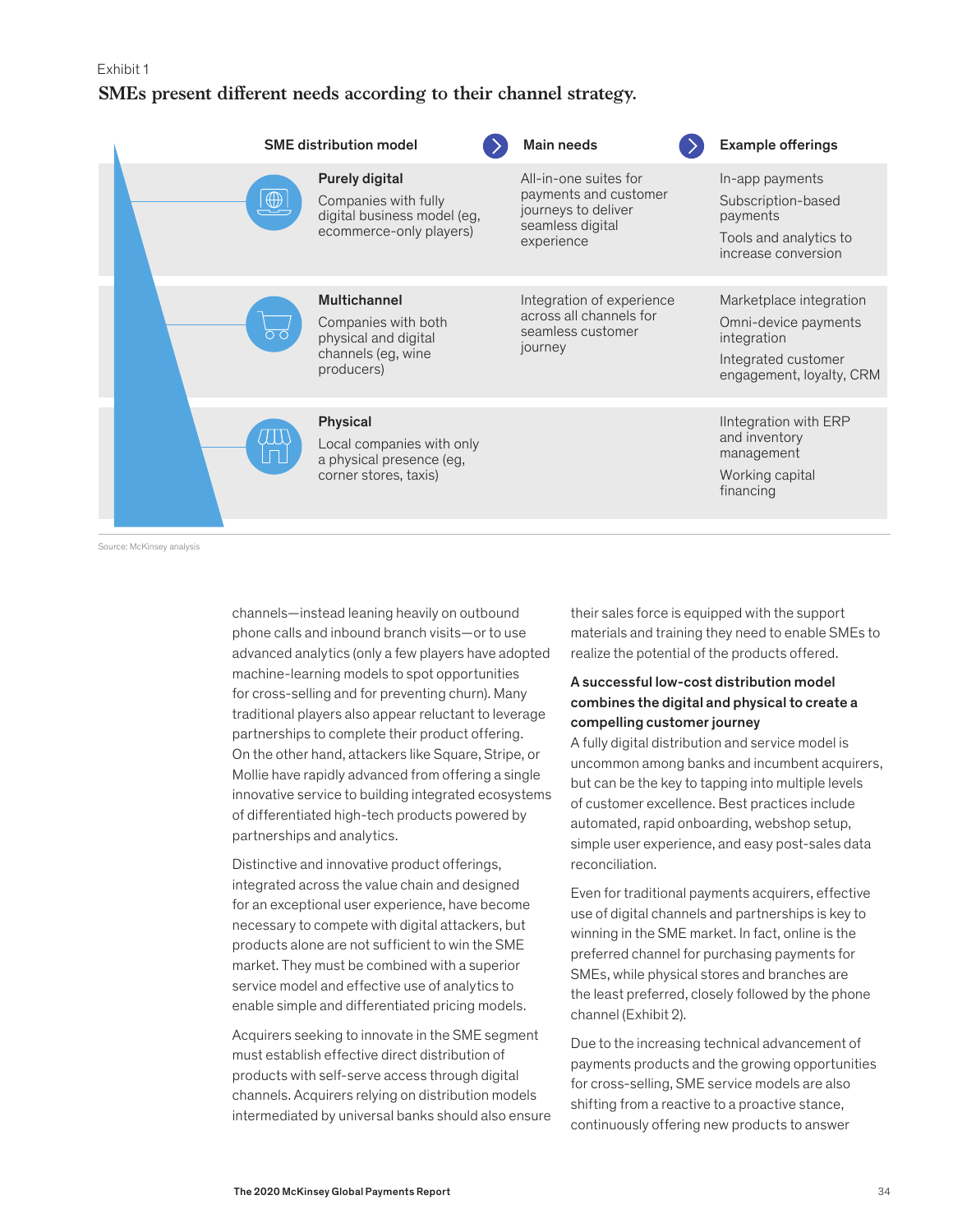#### Exhibit 2

**Online channels expected to supplant phone and in-person for SME sales.**

### If you had a choice, how would you prefer to purchase payments products and services?

% respondents selecting answer

|                                                | Current Channel<br>Preferred Channel<br>US and UK overall | Small SMEs <sup>1</sup> | Medium-size        | Large SMEs |
|------------------------------------------------|-----------------------------------------------------------|-------------------------|--------------------|------------|
| Online                                         | 40%<br>50%                                                | 59%                     | <b>SMEs</b><br>43% | 48%        |
| From a sales person<br>who came to my location | 28%<br>27%                                                | 4%                      | 29%                | 30%        |
| By phone                                       | 13%<br>8%                                                 | 9%                      | 13%                | 9%         |
| In my bank branch                              | 12%<br>10%                                                | 7%                      | 8%                 | 6%         |
| In a retail store                              | 6%<br>6%                                                  | 4%                      | 7%                 | 6%         |

1 Revenues: small (\$0-\$2.5M); medium (\$2.5M–\$50M); large (>\$50M). US and UK overall, N=1,109; small, N=366; medium, N=322; large, N=331 .

ource: McKinsey Merchant Survey of 1,000+ merchants in the US and the UK in 2018

evolving company needs. While depending on geography and economics, human-based first sales and renewals may still be acceptable, including leveraging partnerships with platform players and cash register/enterprise software providers, cross-selling should be done mainly through direct channels with self-serve access. Day-to-day customer service activities can also be handled mainly through self-serve access tools, with physical specialized coverage reserved for the most valuable clients with the most complex needs.

UK payments fintech SumUp, which offers portable and user-friendly card readers to small merchants, has partnered with customer service provider Solvemate to design an AI-powered chatbot enabling merchants to receive assistance through a direct channel and scale up their customer service. The chatbot has achieved a 72 percent resolution rate (no further interaction required), allowing the firm to reduce demand for agent assistance by 22 percent.

Advanced analytics and effective sales are keys to increasing revenues and retaining customers. Accessible technology and increasing demand for payments solutions have enabled new players

to enter the payments landscape, competing on pricing and innovative solutions. Digital attackers are creating products that are easy to use and setup, satisfying the most important buying factors for B2B payments products. They have also developed advanced products at competitive prices, making a compelling case for companies to switch payments providers (Exhibit 3). Furthermore, the current challenging economic environment is applying existential pressure on many SMEs, creating even greater price sensitivity for payments services.

In this context, accurate segmentation of the SME customer base is crucial. Advanced analytics can play a substantial role here, improving pricing, cross-selling, and retention. For example, a large acquirer with a history of non-standardized pricing with little differentiation and infrequent adjustments, and a merchant population widely varying in profitability, boosted revenues by roughly 17 percent with a pricing strategy combining traditional commercial excellence levers with advanced analytics. These results were heavily reliant on machine learning to segment customers based on target margin and churn propensity. The segmentation enabled improved execution of morefor-more (MFM) repricing, targeting merchants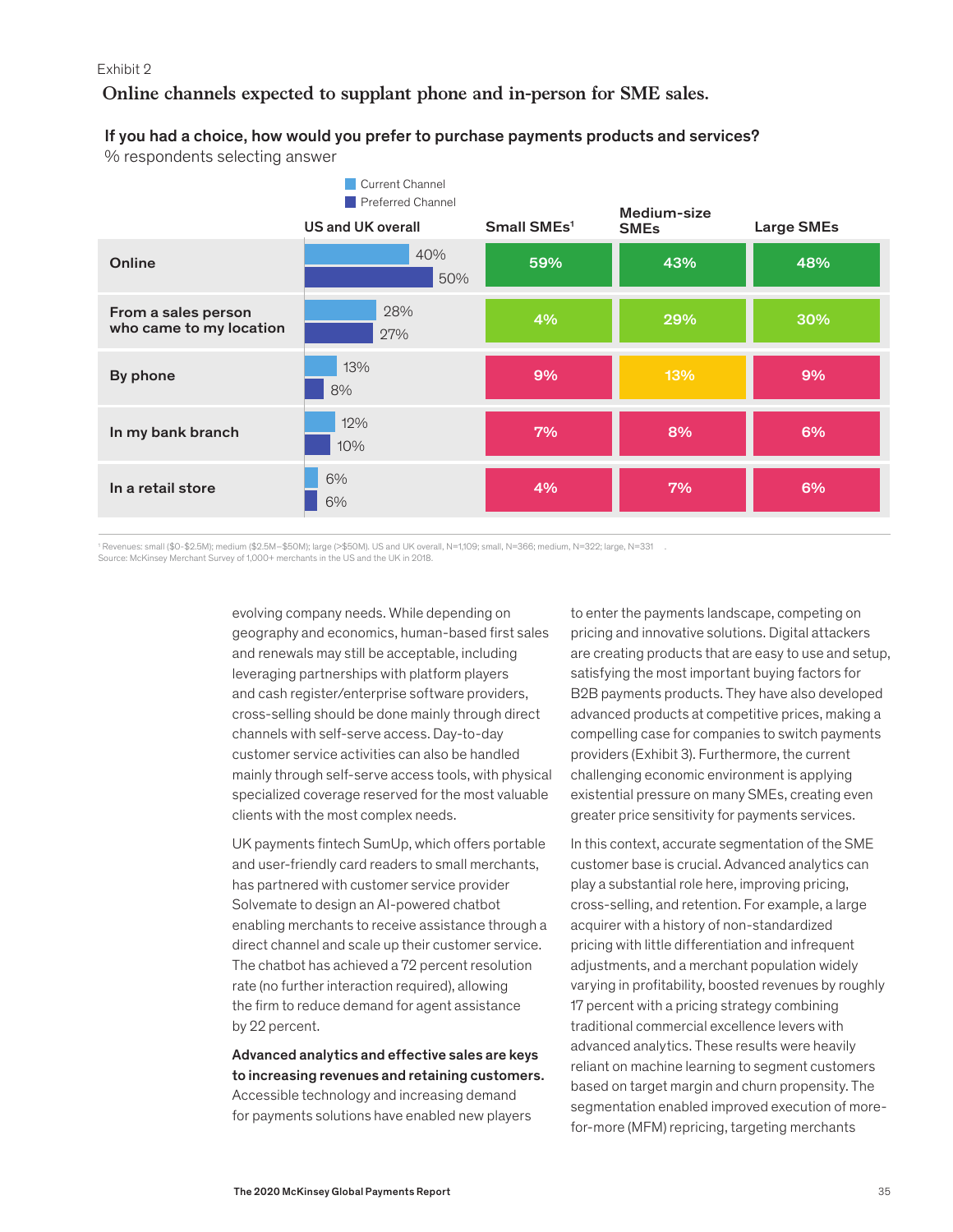#### Exhibit 3

**SME merchants demand ease of use/setup, and are willing to change providers for better prices and technology.**



## What are the main reasons that would lead your company to change payments service vendor? % respondents selecting answer

39% 34% Other vendors offer a better price A better technology is available in the market (eg, faster, easier to use)

Source: McKinsey Merchant Survey of 1,000+ merchants in the US and the UK in 2018.

below their segment's target margin and with low churn propensity. The repricing was implemented in three waves per year and paired with detailed and effective communications conveying the benefits.

The acquirer also developed an analytics model that could extract true churn signals in order to identify SME customers at high churn risk that should be excluded from repricing (and enabled the acquirer to take actions to win those customers back).

Advanced analytics can be also used to optimize subscription payments, including boosting digital collections. Card expiry is one of the most vexing challenges for merchants in retaining customers, given cumbersome legacy processes to update cards on file. A number of companies in the market automate payments credential updates, leveraging algorithms to reduce customer churn.

Finally, advanced analytics can help uncover crossselling opportunities with existing clients. For example, website traffic data can be used to update client dashboards, automatically recommending upgrades to a plan or other products. Companies

like Cardlytics and Affinity offer white-labeled services that help financial institutions and merchants better understand their customers and target them with actionable offers.

Swedish bank Klarna provides an array of financial services extending beyond payments for online storefronts, and uses advanced analytics to increase sales while minimizing financial risks. Klarna has created accurate algorithms based on millions of purchase events gathered over time, enabling their Pay Later service (post-purchase payments in which Klarna assumes all financial risk of customer non-payment) to deliver the market's highest acceptance rate and near- immediate purchase approval.

Kabbage also offers to support cross-selling opportunities. Its advanced analytics models support the micro-segmentation of SME clients based on their needs, and the creation of bundles of products addressing each microsegment, including value-added services like business and competitive insights and merchant financing based on billing